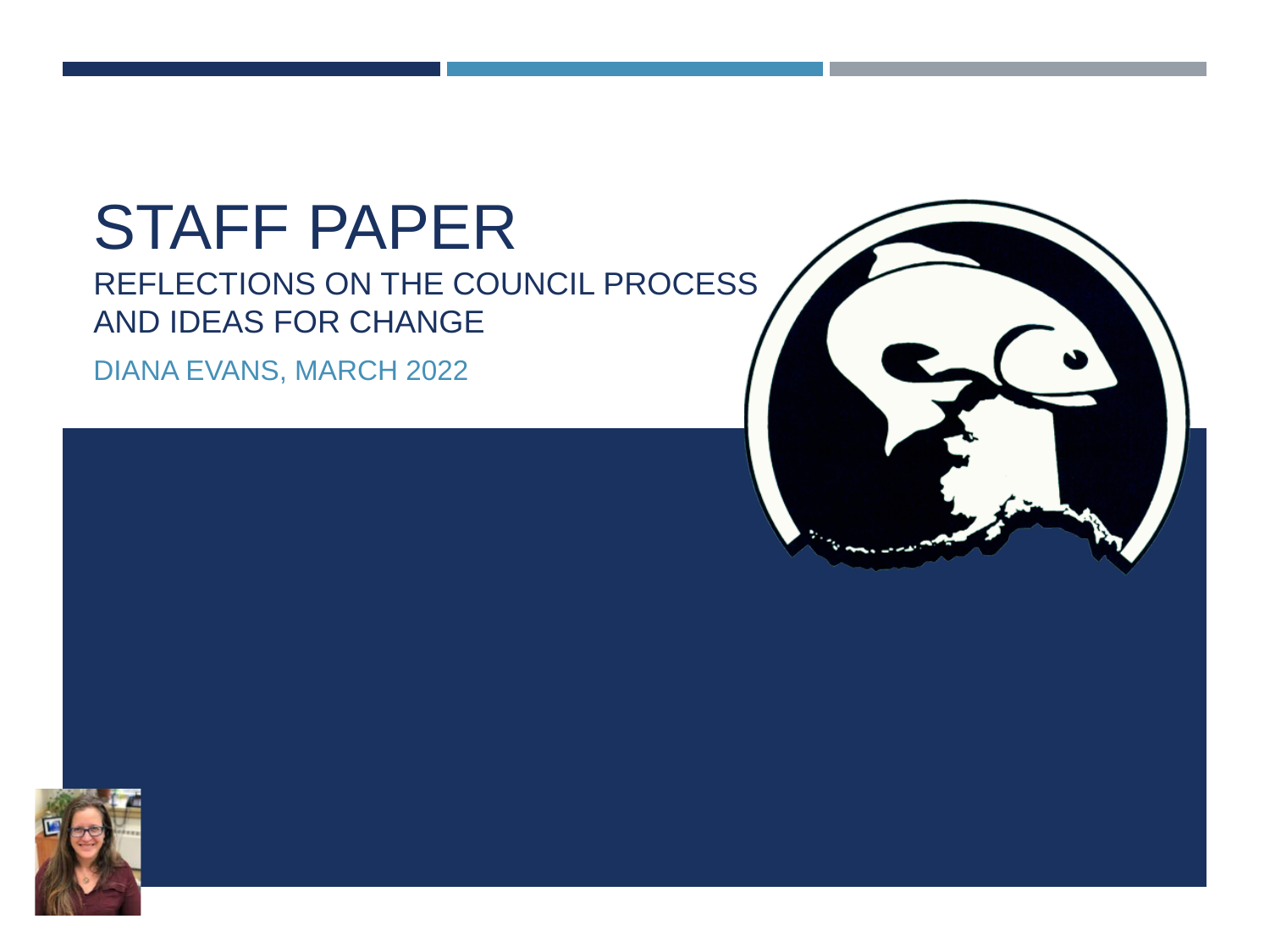### STAFF PAPER: REFLECTIONS ON COUNCIL PROCESS AND IDEAS FOR CHANGE (1/8)

- Requested by Council in December 2021
- **If Identifies 14 ideas for Council process change, relating to:** 
	- Council meeting schedule/agenda timing, and
	- Council advisory bodies
- **These are NOT staff recommendations; just ideas that have** surfaced. Looking for public input and discussion.
- Council will direct staff whether to initiate deeper dive for a future meeting.



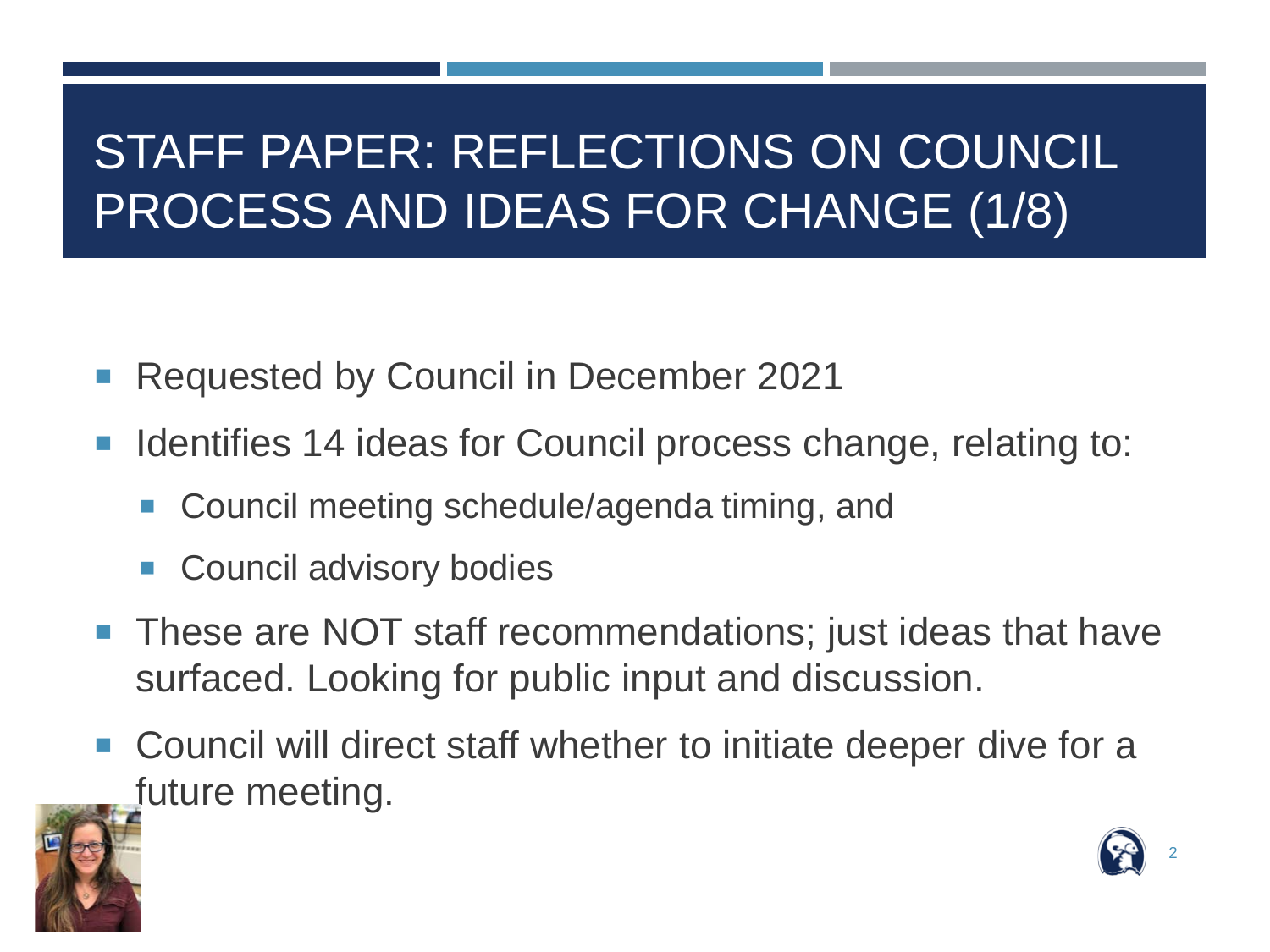### MEETING SCHEDULE (2/8)

- **1. Reduce the number of annual Council meetings from 5 to 4, and drop the February meeting**
	- Dec to Feb shortest time for work between meetings (holiday leave)
	- Options: move April and perhaps June earlier; hold different meeting in Pacific northwest
- **2. Create a schedule that makes 1-2 meetings per year virtual, and the remaining meetings in person**
	- Cost savings for public and Council; equal access
	- **Explore which meeting(s) make sense**
- **3. Consider issue-specific meetings, whether as virtual or in- person**



- e.g. in December, only do specs and end of year reports?
- Or issue-specific meeting for major final actions

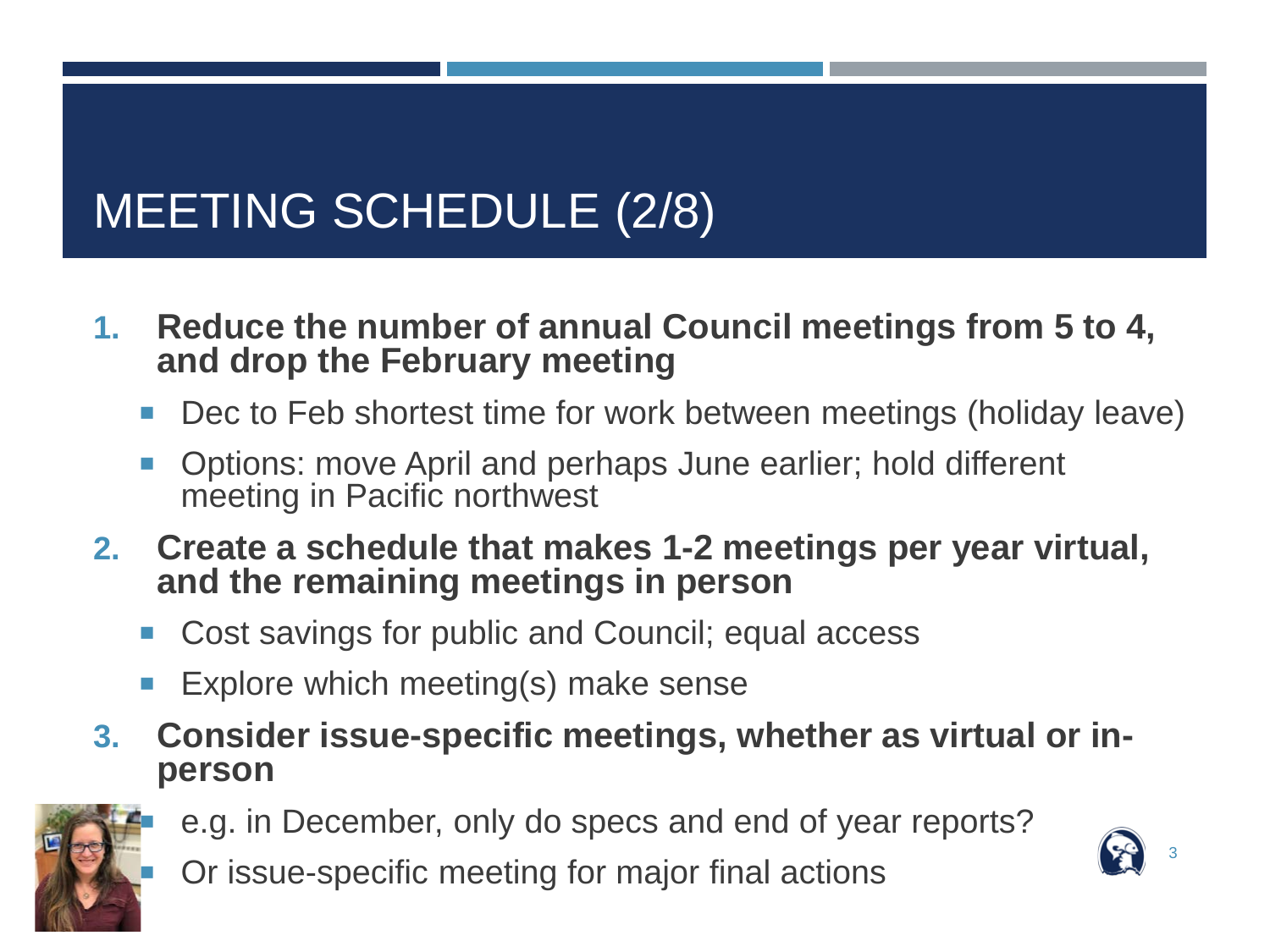## MEETING SCHEDULE / SPECIFICATIONS (3/8)

- **4. Change the timing of the October meeting to avoid government shutdowns**
	- **Move at least SSC meeting earlier by a week, or later in Oct**
	- **IMPLECTIONS FOR SPECIFICATIONS CYCLES**
- **5. Reevaluate the timing of the crab and groundfish harvest specifications, in light of fishery needs and stock prioritization**
	- Difficulties with crab specs and opening fisheries on October 15



- SSC and AFSC author concerns with groundfish timing
- **BUT timing factors very complex** need broad internal review <sup>4</sup>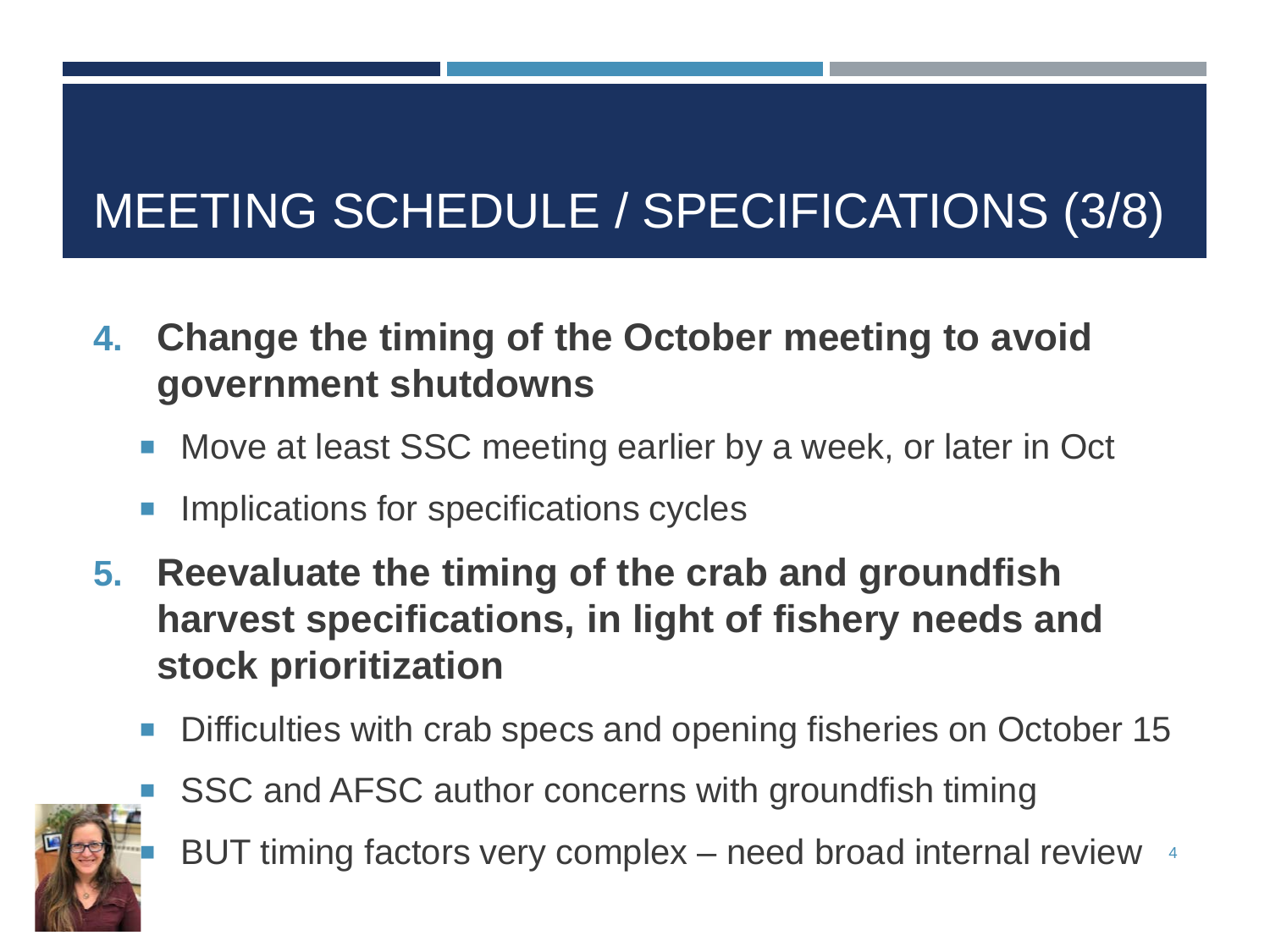## AGENDA AND COUNCIL OPERATIONS (4/8)

#### **6. Reconsider frequency of agency reports**

- Keep written agency reports with annual oral report?
- **7. Consider order of agenda, and how to make time for longerterm planning**
	- Sometimes moving non-final actions earlier in agenda?
	- Or theme meetings by subject? Dedicated workshop for long-term planning?
- **8. Consider ways to avoid duplicate staff presentations and public testimony, especially during virtual meetings**



 Esp in virtual when AP/Council do not overlap, is it redundant or beneficial for Council/public to hear same staff report / testimony twice?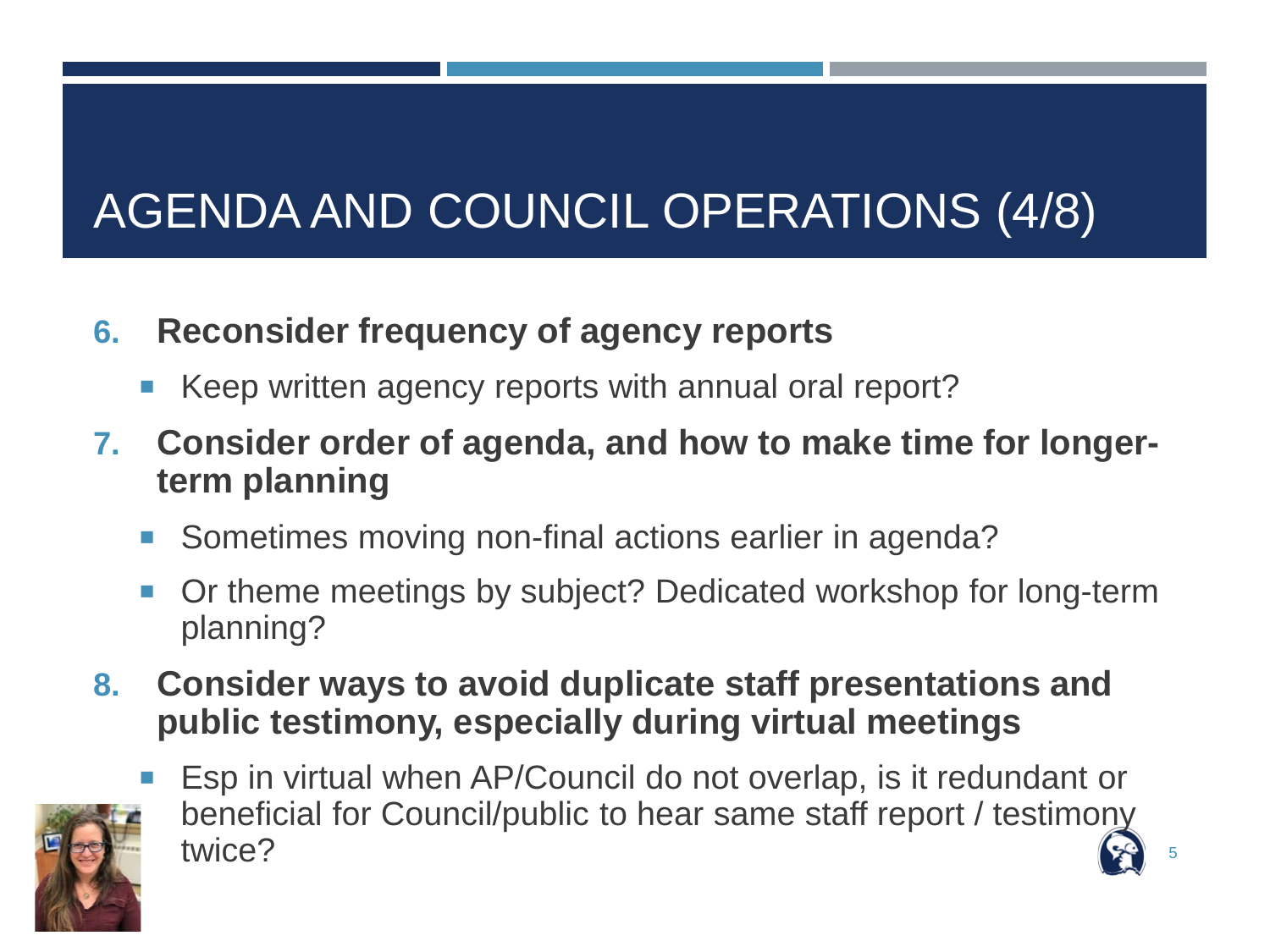### COUNCIL ADVISORY BODIES: ADVISORY PANEL (5/8)

- **9. Changes to the nomination/reappointment process for the AP – timing, qualifications, term length**
	- Move AP nomination process earlier (deadline mid October)?
	- Change AP membership criteria?
	- Change term length? Initial appointment always single year?

#### **10. Reconsider the size and/or composition of the AP**

 Geographic representation fixed in Council SOPP; other diversity is not



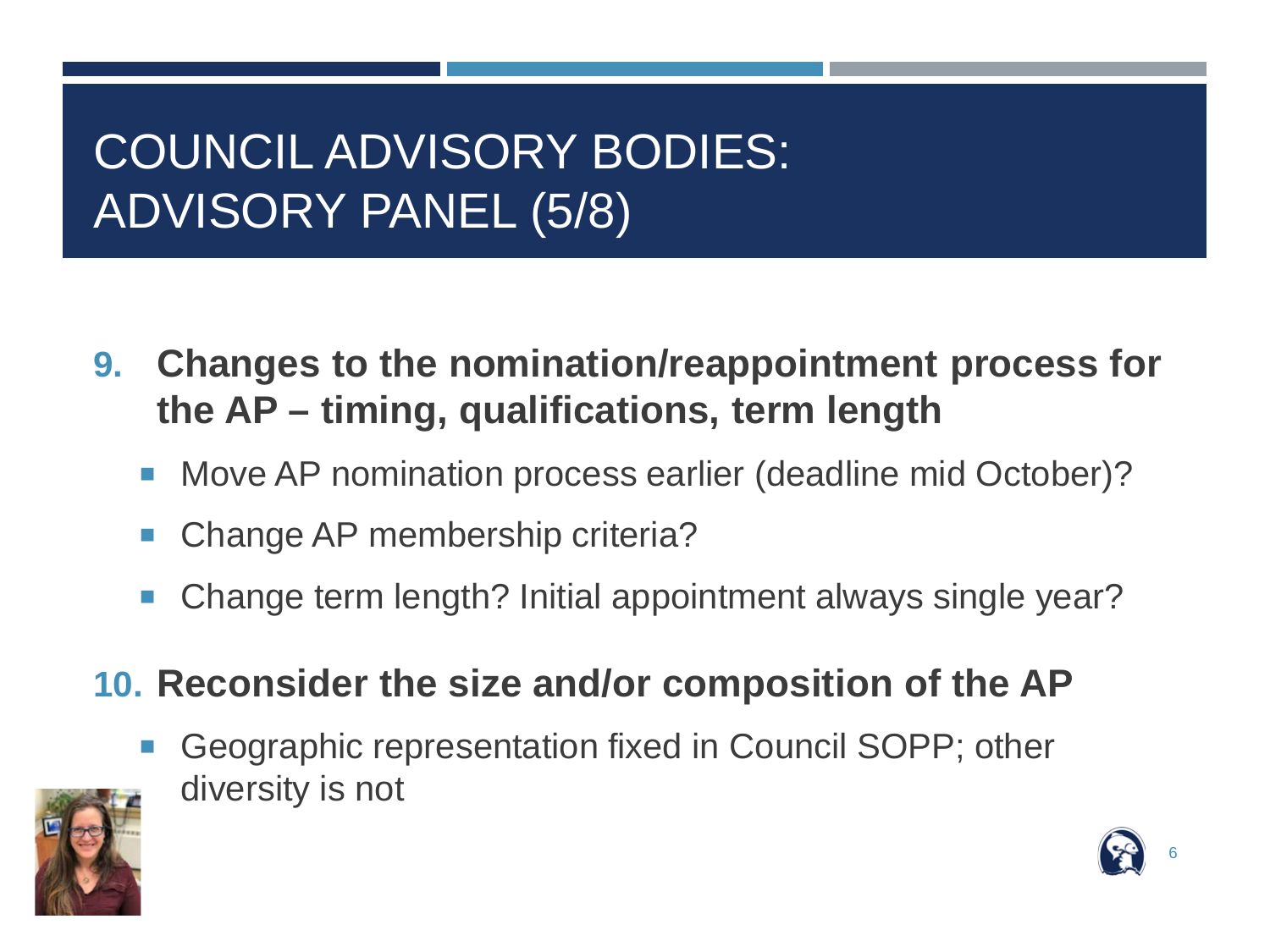### COUNCIL ADVISORY BODIES: ADVISORY PANEL (6/8)

**11. Clarify the purpose of the AP, and consider operational changes to agenda, voting**

- **Council SOPP language indicates primary function of AP is to** provide operational input. Practice of AP is to also recommend policy choices.
- Suggestion for Council to clarify purpose and set expectations
- Based on purpose, ideas for changes to AP operations
	- Continue to review final actions?
	- Continue to review agenda items that have undergone specialist committee review?
	- Continue to use motions and voting?

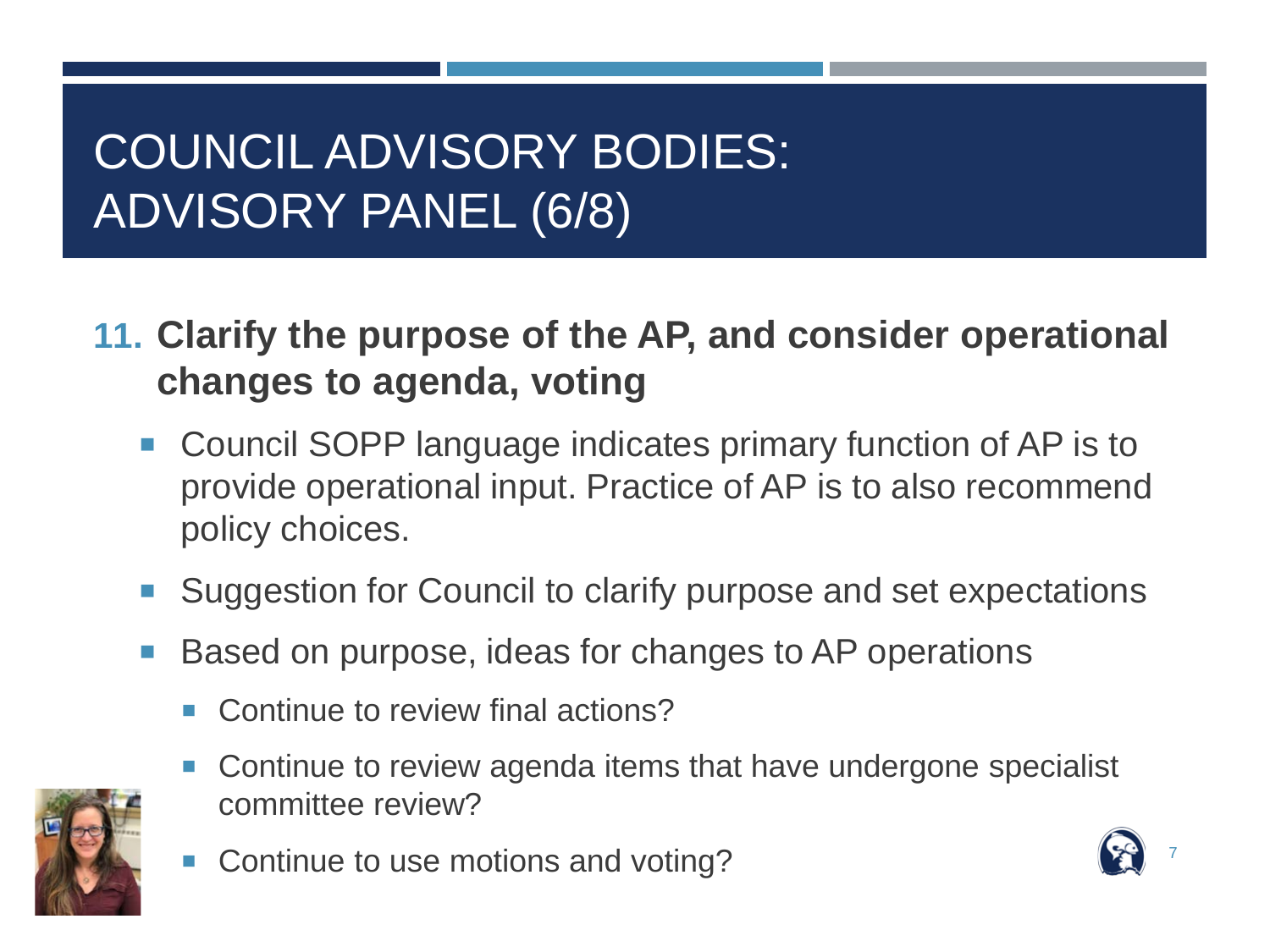## COUNCIL ADVISORY BODIES: SSC (7/8)

- **12. Changes to the nomination/reappointment process for the SSC – timing, recruitment, soliciting SSC input.**
	- Move SSC nomination process earlier (deadline mid October)?
	- Consider SSC recruitment process
	- Formalize process for getting SSC input on expertise needed
- **13. Consider how to reduce SSC workload.**
	- **Consider which agenda items the SSC reviews, other review** bodies, timing of materials



Initial discussion from SSC about pros/cons of reducing nonaction items and more limited peer review role